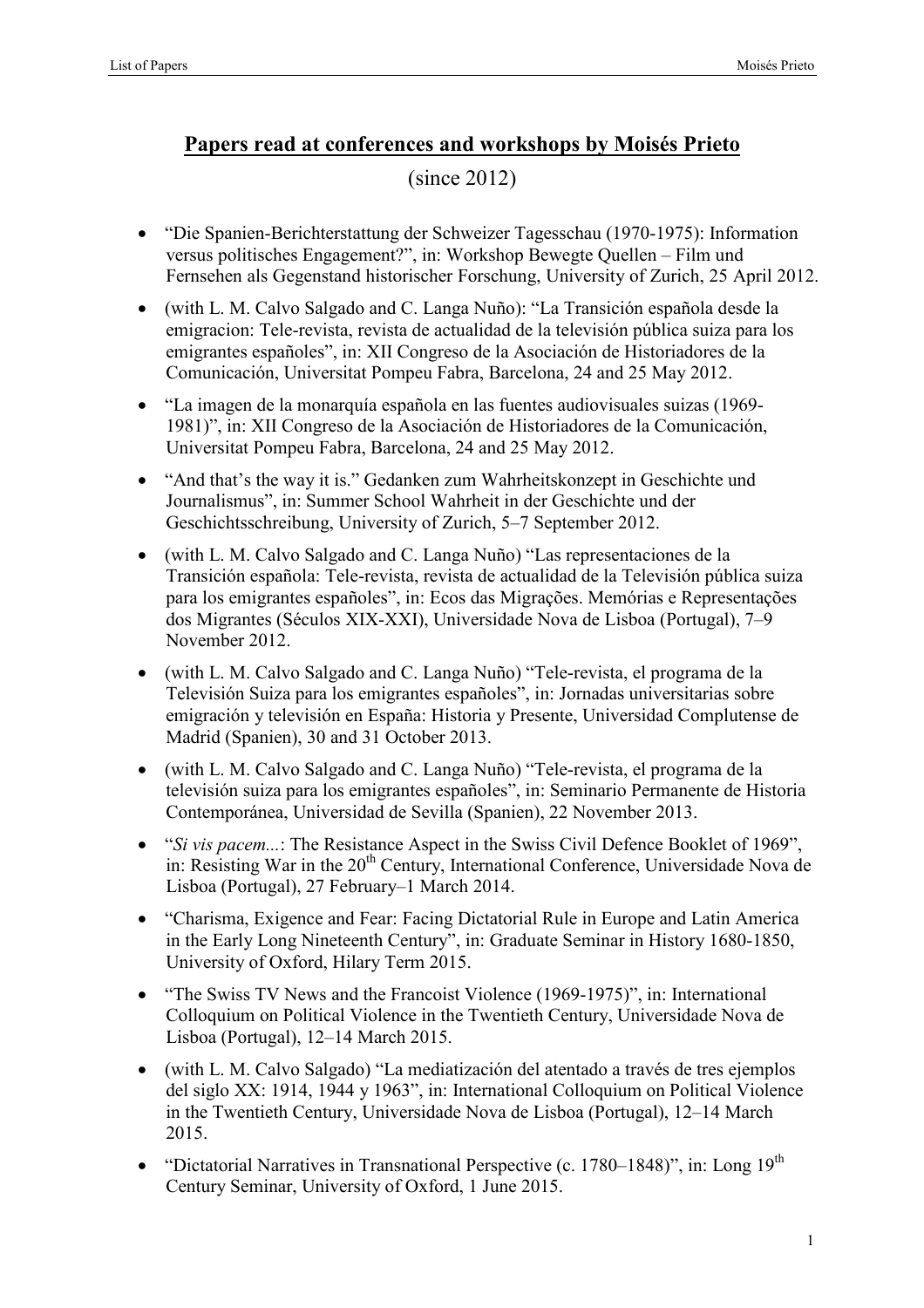- "On Extraordinary Men and Peculiar Rulers: European Perceptions of Latin American Dictators, 1810-1840", in: Latin American History Seminar, St Antony's College, Oxford, 11 June 2015.
- "La représentation de l'attentat politique dans le XIXe et XXe siècle", in: 4. Schweizerische Geschichtstage, Université de Lausanne, 9 June 2016.
- "Dictadura y sentimiento: las emociones en los relatos europeos sobre el Doctor Francia, Dictador Supremo del Paraguay", in: XIX Congreso de la Asociación Internacional de Hispanistas, Münster, 14 July 2016.
- "A Cultural History Approach to Early 19th Century Dictatorship", in: Netzwerktagung der Alexander von Humboldt-Stiftung, Freiburg i. Br., 6 October 2016.
- ""A Man of an Extraordinary Character": Britische Wahrnehmungen des argentinischen Diktators Juan Manuel de Rosas (ca. 1830-1870)", in: Arbeitskreis Deutsche England-Forschung, Berlin, 14 October 2016.
- "Diktaturvorstellung zwischen Emotionen und Erzählmustern (ca. 1780-1848)", in: Forschungskolloquium für europäische Geschichte des 19. Jahrhunderts, Humboldt-Universität zu Berlin, 26 October 2016.
- "Olhares transnacionais ligações perigosas: Suíça e a ditadura portuguesa", in: Contactos e fronteiras em perspetiva: 70 anos de Estudos de Português na Universidade de Zurique, University of Zurich, 11 November 2016.
- "Narrativas de dictadura en Europa y América Latina (1780-1848)", in: Forschungskolloquium des Ibero-Amerikanischen Institutes (Preußischer Kulturbesitz), Berlin, 17 November 2016.
- "El concepto de "dictadura" bajo una mirada transatlántica (aprox. 1810-1848) ", in: Congreso internacional Conceptos transatlánticos. Nuevos retos y enfoques históricos para Iberconceptos, Cartagena de Indias (Colombia), 21 April 2017
- (with L. M. Calvo Salgado) "La imagen audiovisual de la violencia política durante la Transición: miradas transnacionales", in: XXX Congreso de la Associazione Ispanisti Italiani, Università degli Studi di Torino, Turin, 15 June 2017.
- (with L. M. Calvo Salgado) "The Death and the Visual: Empathy and the Iconography of 19th and 20th Century Political Assassinations", in: Empathies, 11<sup>th</sup> SLSAeu Conference - European Society for Literature, Science and the Arts, University of Basel, 24 June 2017.
- "The Topos of Historia Magistra Vitae and the Re-Discovery of Dictatorship in Latin America", in: The Making of the Humanities VI, Somerville College, University of Oxford, 28–30 September 2017.
- "La Suisse et le Régime franquiste: regards entrelacés et espaces de rencontre (1960- 1975)", Journée annuelle de la Société suisse d'histoire économique et sociale, Berne, 29 September 2017.
- "An Approach to Early Nineteenth-Century Latin American Dictators through Emotions", in: Colloquium of the Max Planck Institute for Human Development, Berlin, 14 November 2017.